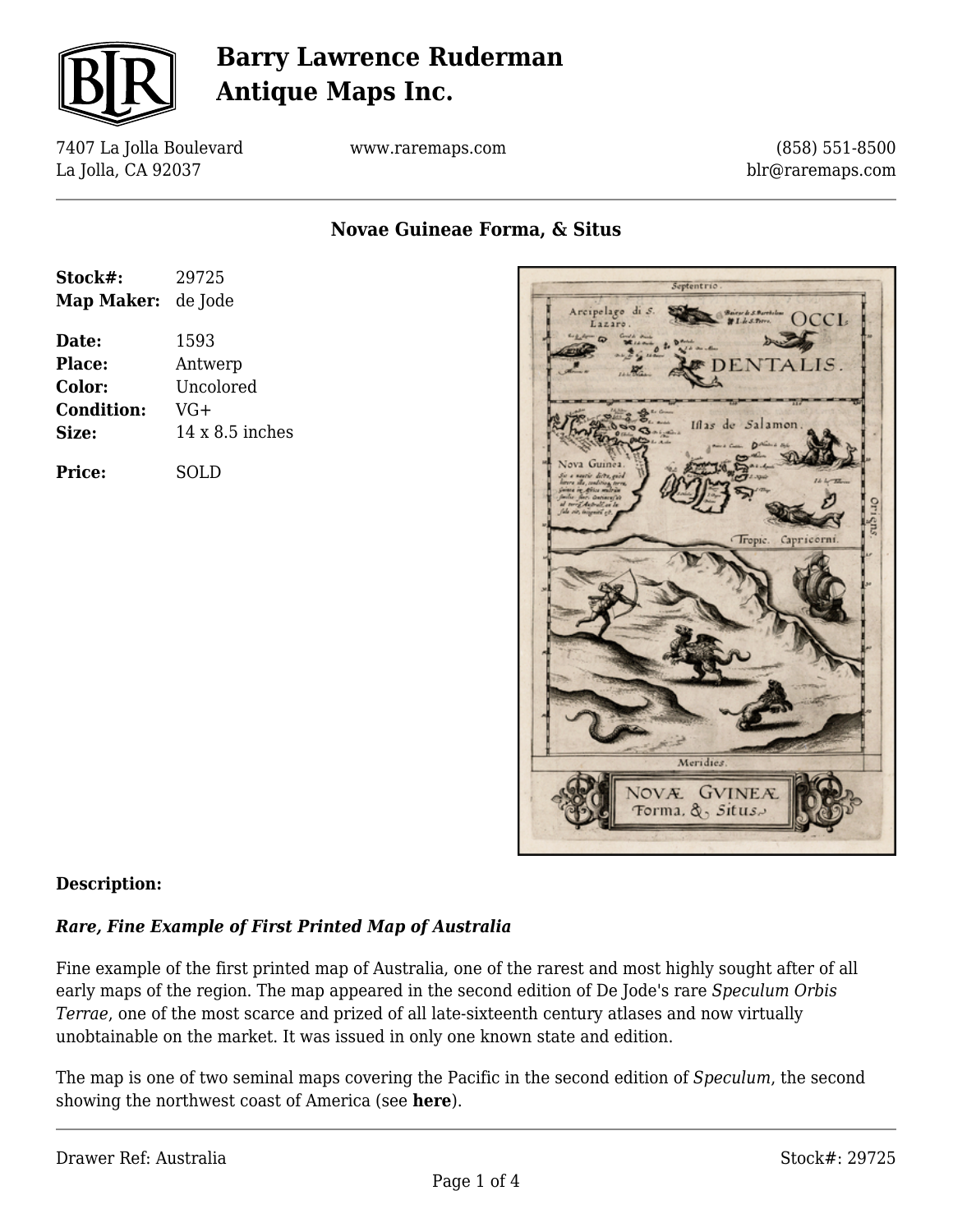

7407 La Jolla Boulevard La Jolla, CA 92037

www.raremaps.com

(858) 551-8500 blr@raremaps.com

### **Novae Guineae Forma, & Situs**

Dominating the lower third of the map is the coastline of the continent of Australia, specifically what is now known as Queensland. This is not only the first printed map of Australia, but is also rare in that it separates New Guinea and Australia. Later mapmakers would often join the two islands. Although the text that accompanies this map reveals that De Jode isn't convinced they are separated, he chose to depict them as two entities on the map. The top two thirds of the map show the islands of New Guinea, the Solomons, and the Archipelago of San Lazaro-all three reveal the extent of Spanish exploration in the area.

Despite the geographic importance of the map, perhaps the most noticeable aspect of the work is the herd of fanciful animals and the fantastic vessels scattered across the space. Australia has a dragon, lion, and snake, as well as a hunter taking aim with bow and arrow. A mermaid and merman embrace to the east of the Solomons, while a ship is in full sail farther south. Finally, two flying sea monsters and two swimming beasts represent the dangers of the waters.

### **European exploration of the Western Pacific in the sixteenth century**

Recorded sixteenth century European maritime activity in this region must start with the circumnavigation of Ferdinand Magellan in 1519-1522. As he sailed into the islands that make up the Philippines, he named them the Archipelago of San Lazaro, here the *Arcipelago di S. Lazaro*, because his crew landed there on the feast day of Saint Lazarus of Bethany.

Another voyage chronicled here is that of Alvaro de Saavedra. In 1527, Saavedra was sent from Mexico by Hernan Cortes, his cousin, to discover new lands for the Spanish Crown and to locate the *Trinidad*, one of Magellan's squadron. He sailed for three years and in 1528 journeyed 500 miles down the northern coast of what is now New Guinea while seeking a route to New Spain; he called New Guinea the *Isla de Oro*, or Island of Gold. The next year, 1529, he ranged over the central Pacific in an attempt to return to New Spain, but he died en route. His crew returned west to the Moluccas. Both the coast of New Guinea and the numerous small islands along its northern coast are thanks to accounts of Saavedra's voyage.

Another vessel, under the command of the Spaniard Hernando de Grijalva, spent considerable time exploring the region. Grijalva was experienced in probing the Pacific. In the early 1530s he participated in reconnaissance missions in the eastern Pacific and off the California coast, where he helped to contact islands that would grace maps for centuries: Santo Tomas (today Socorro) and San Benedicto.

In 1535, Hernan Cortes ordered him to go to Peru to aid Francisco Pizarro. From there, Grijalva set out to explore the equatorial Pacific. He sailed widely between 20 degrees south and north, but his men eventually begged him to land at the Moluccas, the nearest known land at the time. Grijalva refused because the Moluccas were Portuguese territory according to the Treaty of Zaragoza (1529). Desperate, the crew mutinied and Grijalva was killed or died of illness soon thereafter. The survivors sailed along the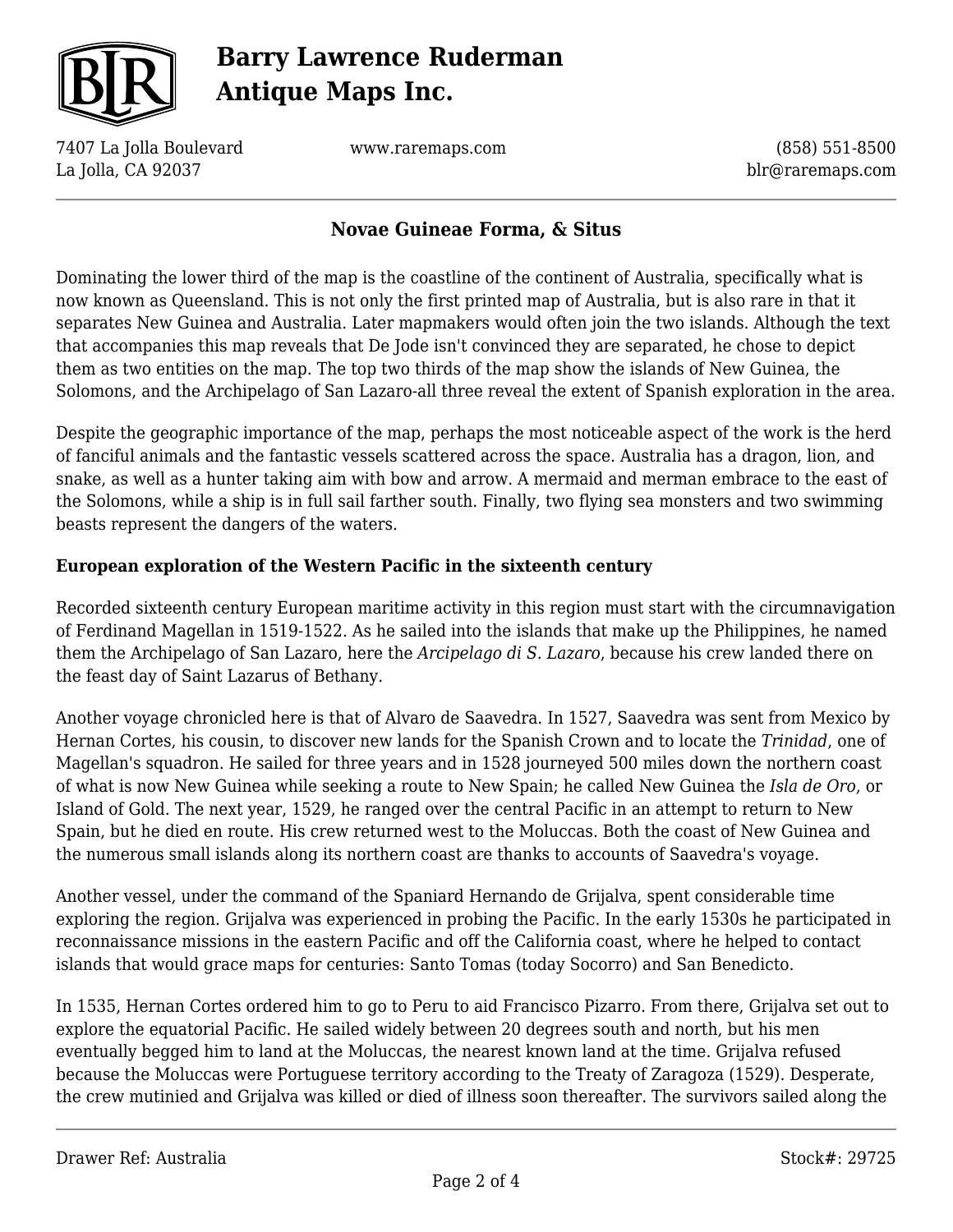

7407 La Jolla Boulevard La Jolla, CA 92037

www.raremaps.com

(858) 551-8500 blr@raremaps.com

### **Novae Guineae Forma, & Situs**

coast of New Guinea and, although few accounts of this voyage exist, it is likely they had some influence on this map.

The name "Novae Guinea", or New Guinea, was coined by Spanish explorer Íñigo Ortíz de Retes in 1545, referring to his opinion that the appearance of the native peoples resembled that of the natives of the Guinea region of Africa. A note to this effect fills the interior of the island on this map.

Finally, the *Isles de Salamon* shown on the map owe credit to another expedition. Alvaro de Mendaña was sent to the western Pacific in search of the so-called "Isles of Fortune" rumored to have been visited by the Inca hero Tupac Yupanqui. Mendaña left Callao, Peru in 1567 and landed on the Solomons and islands farther east ( *Ysabella*). However, the crew encountered cannibals and they returned to Peru. Interestingly, just after this map was published Mendaña returned to the Pacific to search for the Solomons but contacted the Marquesas instead. The Solomons, whose longitude was not correctly recorded, would wander the Pacific on maps until the late eighteenth century.

These voyages, which were usually kept secret and are therefore vague in their details, resulted in the hypothetical geography put together here by de Jode. Additionally, there were rumors of Portuguese exploration along the east coast of Australia dating as far back as the 1520s. These rumors affected the Dieppe School of mapmakers who sometimes included a large, fanciful southern continent on their maps. The unlabeled Australian coast shown here resembles their imaginings. Speculation and compilation were the mapmaker's main tools, especially for a region as unknown as the Western Pacific.

### **The De Jode atlas**

This map appeared in the second edition, or re-issue, Gerard De Jode's atlas, *Speculum Orbis Terrae* (first edition Antwerp: 1578) *.* Gerard De Jode (1509-1591) released his atlas in a golden age of Dutch atlas production: the first atlas was released in 1570, also in Antwerp, the first town atlas in 1572, the first pocket atlas in 1577, the first regional atlas in 1579, the first nautical atlas in 1584, and the first historical atlas in 1595. The first atlas was Ortelius' *Theatrum orbis terrarium*, and De Jode's was intended as competition for Ortelius'. Mercator was also preparing an atlas at the time, and corresponded with Ortelius, but it would not appear in full until 1595, a year after Mercator's death.

Although the *Speculum* was ready as early as 1573, it was not published until 1578. This is most likely due to Ortelius' influence and his privilege over atlas publishing, which expired just before De Jode finally published. The atlas was the result of collaboration between De Jode, the geographer Jan van Schille of Antwerp, German physician Daniel Cellarius, and the etchers Joannes and Lucas van Doetecum.

Although never as successful as Ortelius' *Theatrum*, the *Speculum* did get republished in a second edition